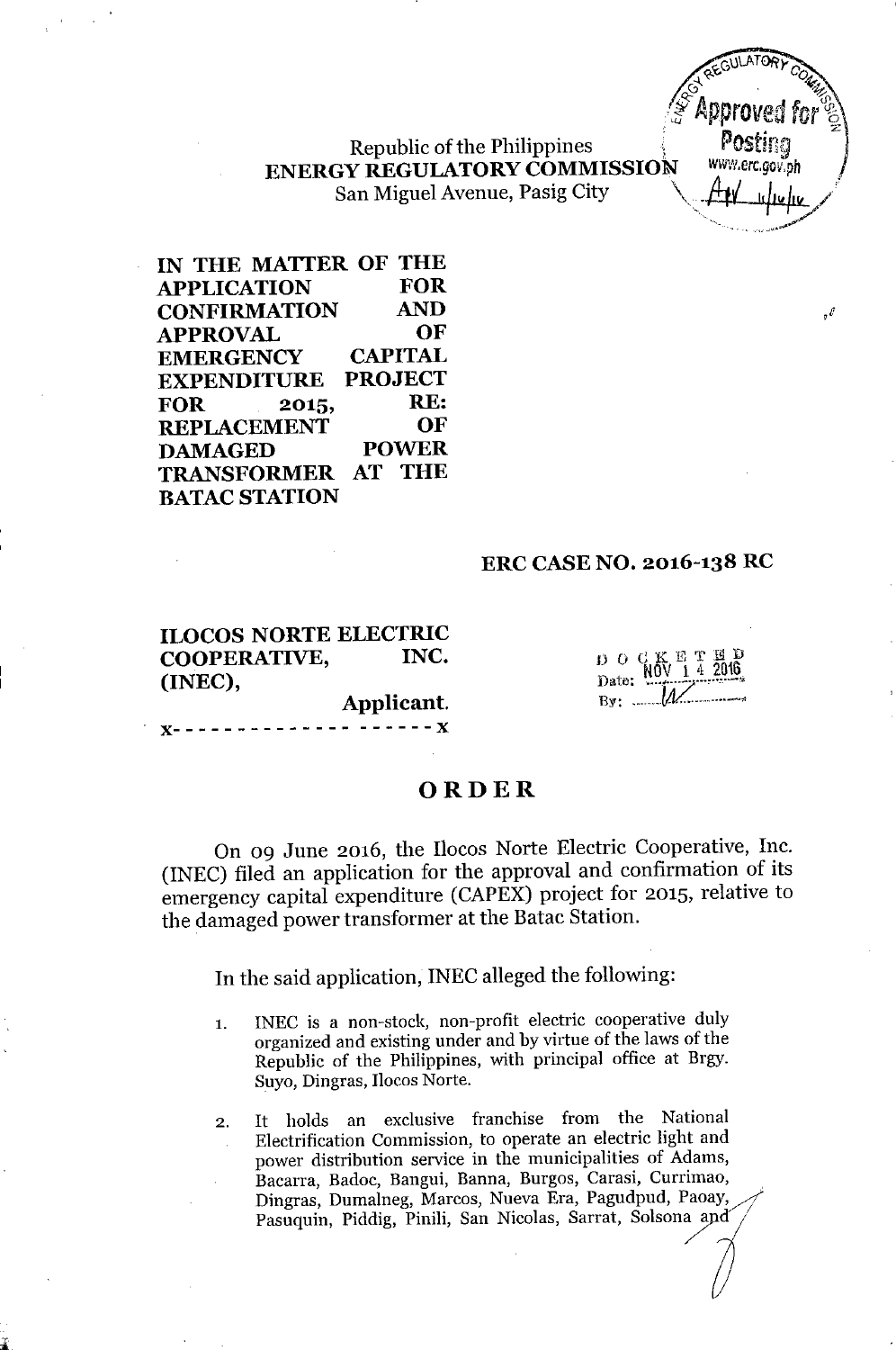Vintar and the cities of Laoag and Batac, all in the Province of Ilocos Norte.

## LEGAL BASIS FOR THE APPLICATION

3. This application is being filed pursuant to Article III (3.4) of ERC Resolution No. 26 Series of 2009 as well as other pertinent laws and rules.

### CAUSE OF ACTION

- 4. INEC has a pending application with the Honorable Commission for the approval of its Capital Expenditure Program for 2015-2017 under ERC Case No. 2014-079 RC.
- 5. Among the proposed projects in said application is the Repair/Rehabilitation of the 10 MVABatac Substation with Project Code No. SUB-001, which involves the immediate repair/rehabilitation of its lOMVA power transformer, at estimated cost of PhP6,000,000.00 and schedule of implementation in 2015.
- 6. Incidentally, on May 3, 2015, the alarm device of the Batac Substation was triggered by high oil and winding temperature which reached 75 degrees Celsius during day time at a load of 6.5 MVA.
- 7. The First Philec, Inc., manufacturer of the busted transformer, gathered oil sample on the subject power transformer, and its analysis showed that based on furan levels, paper condition is severely reduced and performing oil degassing is risky considering that the estimated DP is already below 350ppm. First Philec, Inc. recommended to replace transformer based on the estimated DP value. Copy of its Furan Analysis Report dated June 8, 2015 is attached hereto and made integral part hereof as **Annex "A"**.
- 8. First Philec, Inc. likewise prepared a Transformer Oil Laboratory Test Report. Based on the analysis the possible cause of high value of hydrogen (H2) content was the stray gassing of the oil and partial discharge in the transformer. First Philec, Inc. recommended to conduct retest six (6) months after oil sampling date to establish trends and confirm condition. Copy of the Transformer Oil Laboratory Test Report dated June 8, 2015, is attached hereto and made integral part hereof as **Annex "B"**.
- 9. Unfortunately, on the night of June 16, 2015, the substation power transformer got busted. Incident Report on the matter dated June 17, 2015 is attached hereto and made integral part hereof as **Annex** "C".
- 10. Restoration was immediately undertaken on Restoration was immediately undertaken on the areas<br>affected. Two (2) adjacent substations with combined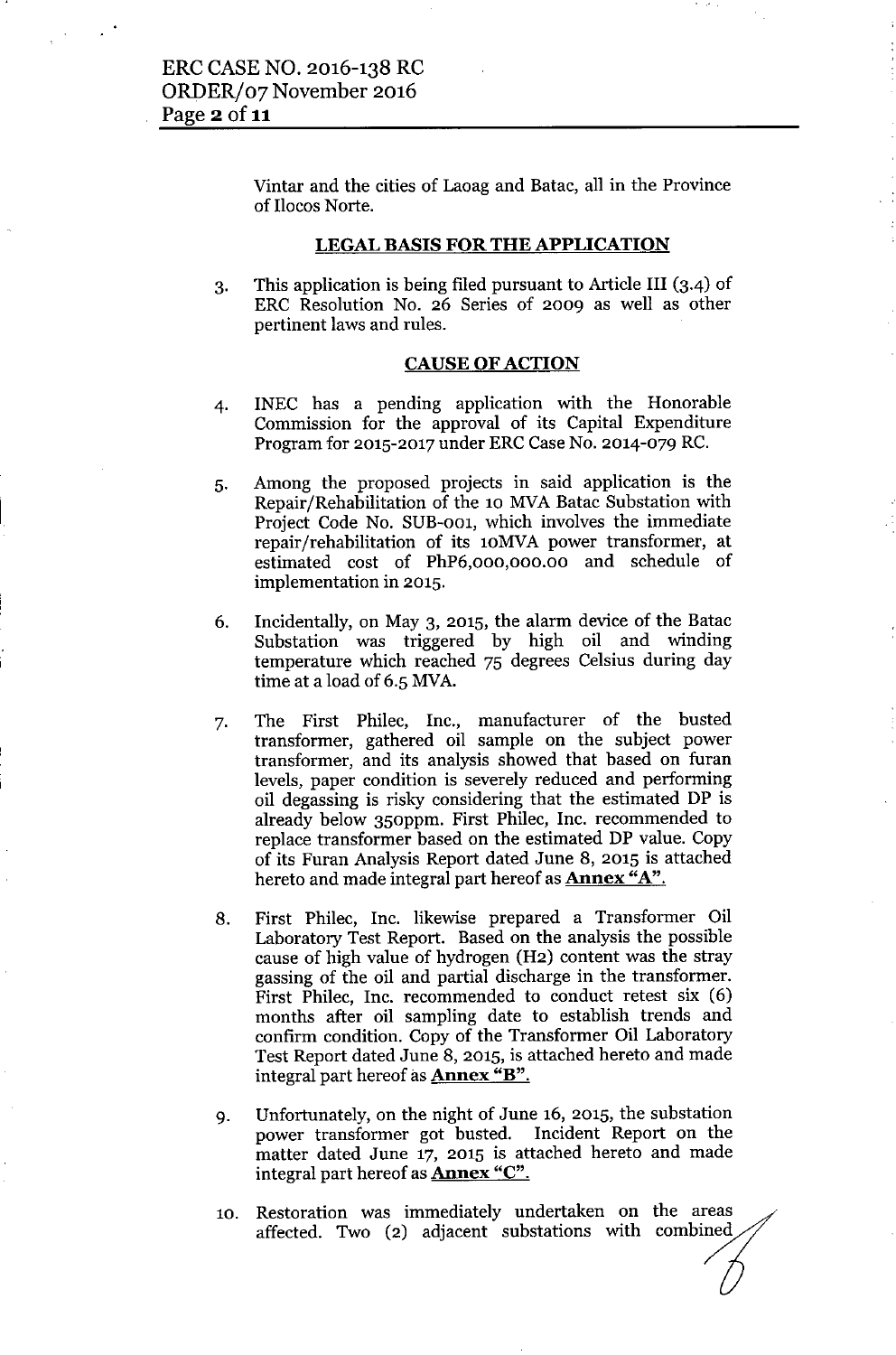capacity of  $25MVA$  (1-15 MVA and  $2-5 MVA$ ) were extended to cover the affected areas. However, problems on power quality and reliability occurred, which could not be possibly addressed.

I

- 11. The only solution to the problems is the replacement of the busted power transformer with a brand new unit.
- 12. Considering the urgency to immediately restore a reliable and efficient power supply in the affected areas, there is an urgent need to purchase the new power transformer to replace the busted unit.
- 13. Accordingly, INEC undertook the publication of an Invitation to Bid for the Supply, Installation and Commissioning of a 10 MVA power transformer for the Batac Substation.
- 14. INEC duly informed and manifested to the Honorable Commission about the foregoing problems by filing an "Urgent Motion to Withdraw the Proposed Batac Substation Repair/Rehabilitation Project" in ERC Case No. 2014-079 RC. Copy of the motion is attached hereto and made integral part hereof as **Annex "D"**.
- 15. The contract for the supply, installation and commissioning of a 10 MVA power transformer for the Batac Substation was eventually awarded to PPI Pazific Power, Inc. Copy of the Contract for the Procurement of Supply, Delivery, Installation and Commissioning of a lOMVA 69/13.2kV Power Transformer at Quiling Sur, Batac Substation is attached hereto and made integral part hereof as **Annex "E".**

## PROJECT DESCRIPTION, JUSTIFICATIONS and **COST**

16. The cost of the project is Sixteen Million Three Hundred Fourteen Thousand Nine Hundred Sixty Four Pesos (PhPI6,314,964.00) and a detailed description, justification and cost of said project is provided in the Executive Summary, attached hereto and made integral part hereof as Annex "F".

### PROJECT SCHEDULE

17. Considering the urgent necessity to restore a safe, reliable and efficient power in the affected areas, the replacement of the busted power transformer was immediately undertaken. Accordingly, the new power transformer was delivered to the site on December 4, 2015 and installation was started on December 9, 2015. Energization of the Batac Substation is being targeted on January 18, 2016.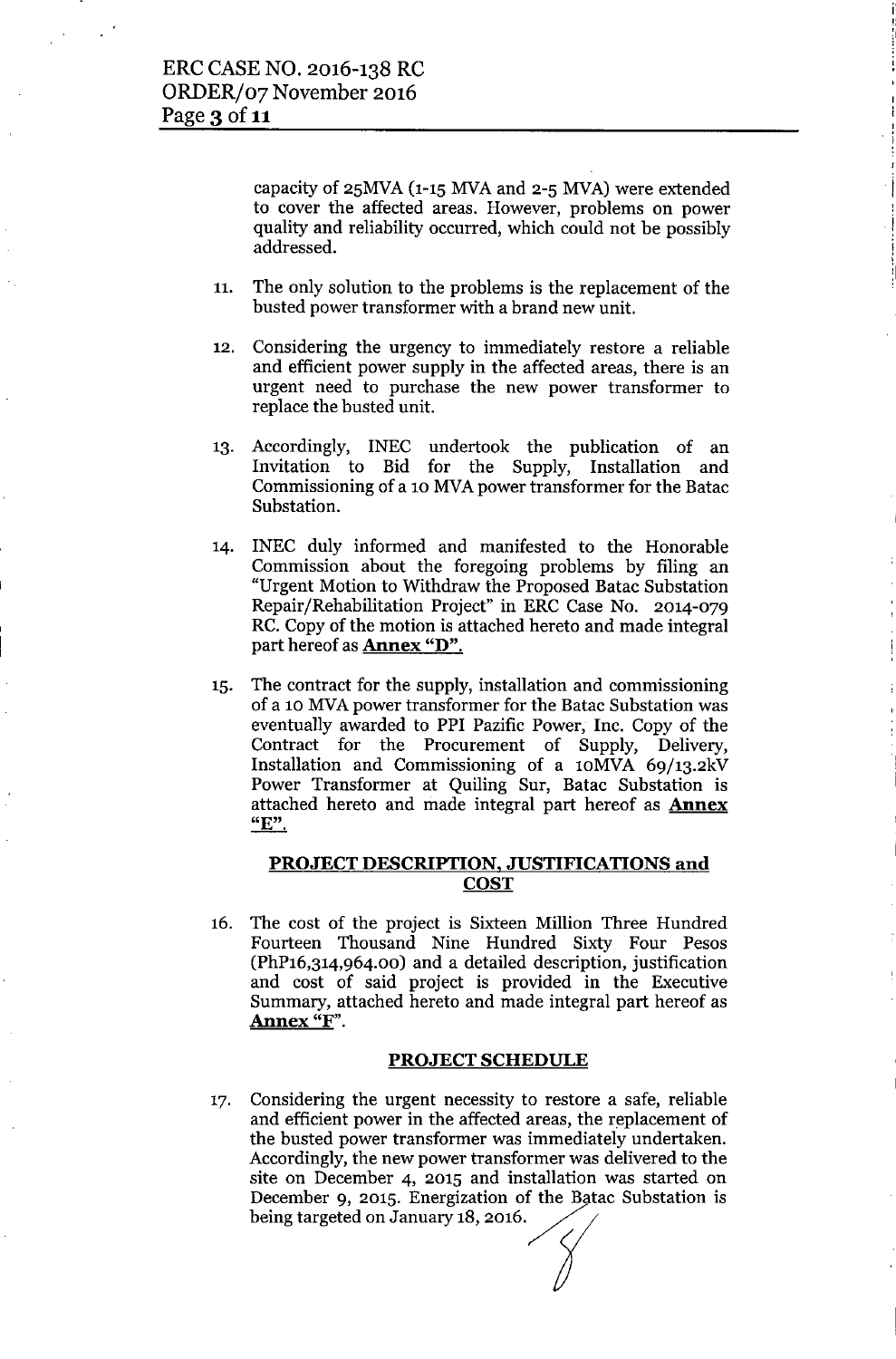### PROJECT FINANCING

18. The total cost of the project was funded from the Reinvestment Fund for Sustainable Capital Expenditure (RFSC) of INEC.

## COMPLIANCE WITH PRE-FILING REOUIREMENTS

19. Finally, in compliance with the pre-filing requirements for the instant application, INEC is submitting herewith the following documents which shall form integral parts hereof, as follows:

|                                 | Nature of Document                                                                                                                                                             |
|---------------------------------|--------------------------------------------------------------------------------------------------------------------------------------------------------------------------------|
| Annexes<br>"G" and<br>" $G-1$ " | Proof of furnishing of copies of the<br>Application to the Sangguniang Bayan of<br>Dingras and Sangguniang Panlalawigan of<br>Ilocos Norte                                     |
| Annexes<br>" $H$ "<br>series    | Publication of the Application in a newspaper<br>and of general circulation within INEC's<br>franchise area or where it principally<br>operates, with Affidavit of Publication |

20. INEC prays that the Commission, after due notice and hearing, confirm and approve the installation of a new Power transformer at its Batac Substation in replacement for the damaged unit, and funding of the project with the cooperative's Reinvestment Fund for Sustainable Capital Expenditure (RFSC).

Finding the said application sufficient in form and substance with the required fees having been paid, the same is hereby set for determination of compliance with the jurisdictional requirements, expository presentation, pre-trial conference, and evidentiary hearing on 26 January 2017 (Thursday) at ten o'clock in the morning (10:00 A.M.) at Brgy. Suyo, Dingras, IIocos Norte.

INEC is hereby directed to cause the publication of the attached Notice of Public Hearing in two (2) newspapers of nationwide circulation in the Philippines at its own expense, twice (2X) within two (2) successive weeks, the dates of publication not being less than seven (7) days apart, with the date of last publication made not later than ten (10) days before the date of the scheduled initial hearing. It is also directed to inform the consumers within its franchise area, by any other means available and appropriate, of the filing of the instant Notice of Public Hearing in two (2) newspapers of nationwide<br>circulation in the Philippines at its own expense, twice (2x) within<br>two (2) successive weeks, the dates of publication not being less than<br>seven (7) days apart, I-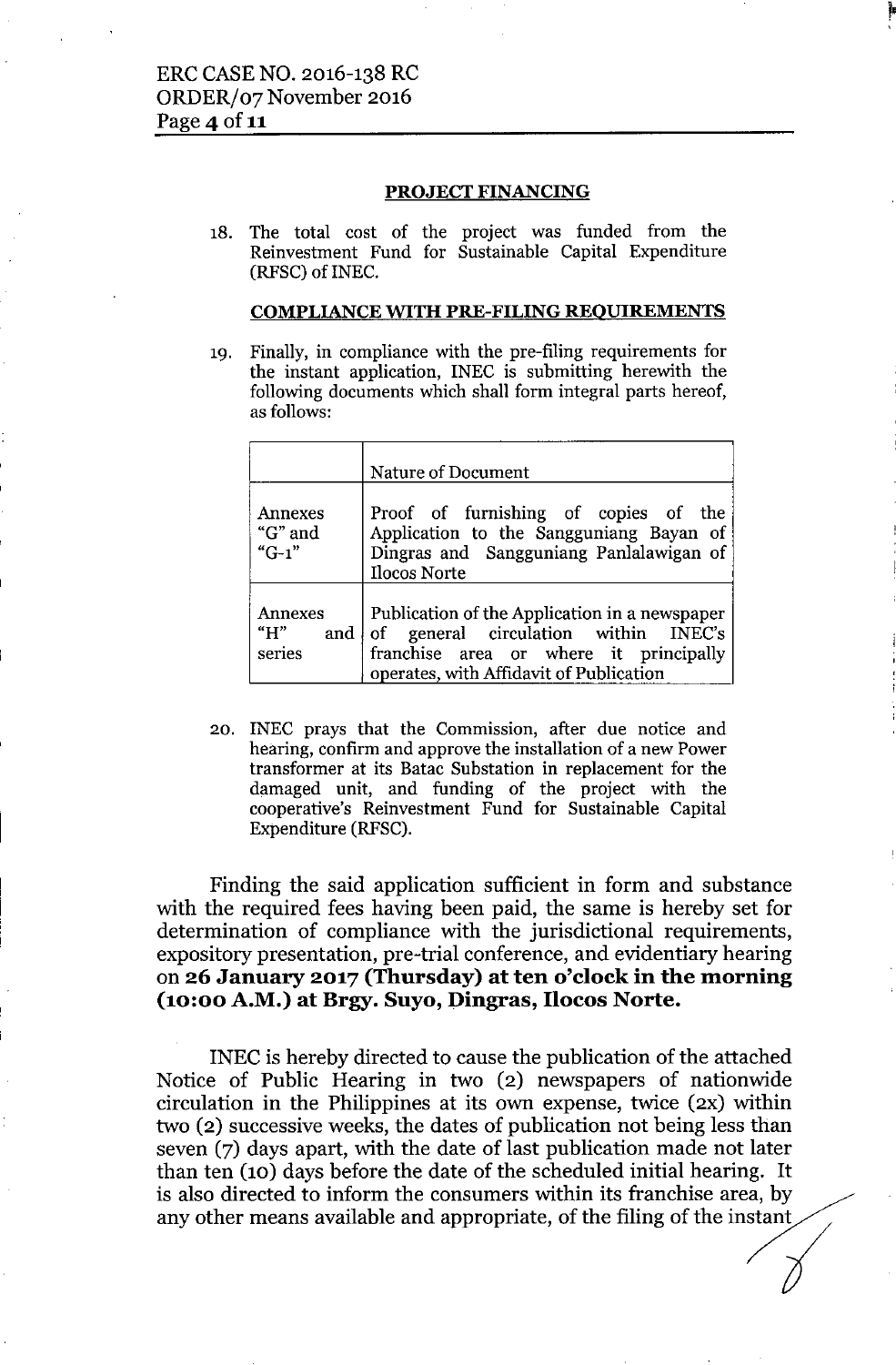I

!,

application, its reasons therefor, and of the scheduled hearing thereon.

Let copies of the application, this Order and the attached Notice of Public Hearing be furnished the Office of the Solicitor General (OSG), the Commission on Audit (COA), and the Committees on Energy of both Houses of Congress. They are hereby requested, if they so desire, to send their duly authorized representatives at the scheduled hearing.

Likewise, let copies of this Order and the attached Notice of Public Hearing be furnished the Offices of the Governor and the Local Government Unit (LGU) legislative body of the Province of Ilocos Norte, as well as the Mayors and the LGU legislative bodies of the cities/municipalities within the franchise area of INEC, for the appropriate posting thereof on their respective bulletin boards.

INEC is hereby directed to furnish all those making requests therefor with copies of the application and its attachments, subject to reimbursement of reasonable photocopying costs.

On the date of the initial hearing and pre-trial conference, INEC must submit to the Commission its written Compliance with the jurisdictional requirements attaching therewith, methodically arranged and duly marked, the evidence on the actual posting and publication of the Notice of Public Hearing consisting of certifications issued to that effect, signed by the afore-mentioned Governor, Mayors, and LGU Legislative Bodies, or their duly authorized representatives, bearing the seals of their offices, and the affidavits of the Editors or Business Managers of the newspapers where the said Notice of Public Hearing were published together with the complete issues of the said newspapers, and such other proofs of compliance with the requirements of the Commission.

INEC and all interested parties are directed to submit, at least five (5) days before the date of initial hearing and pre-trial conference, their respective Pre-trial Briefs containing, among others:

- a) A summary of admitted facts and proposed stipulation of facts;
- b) The issues to be tried or resolved;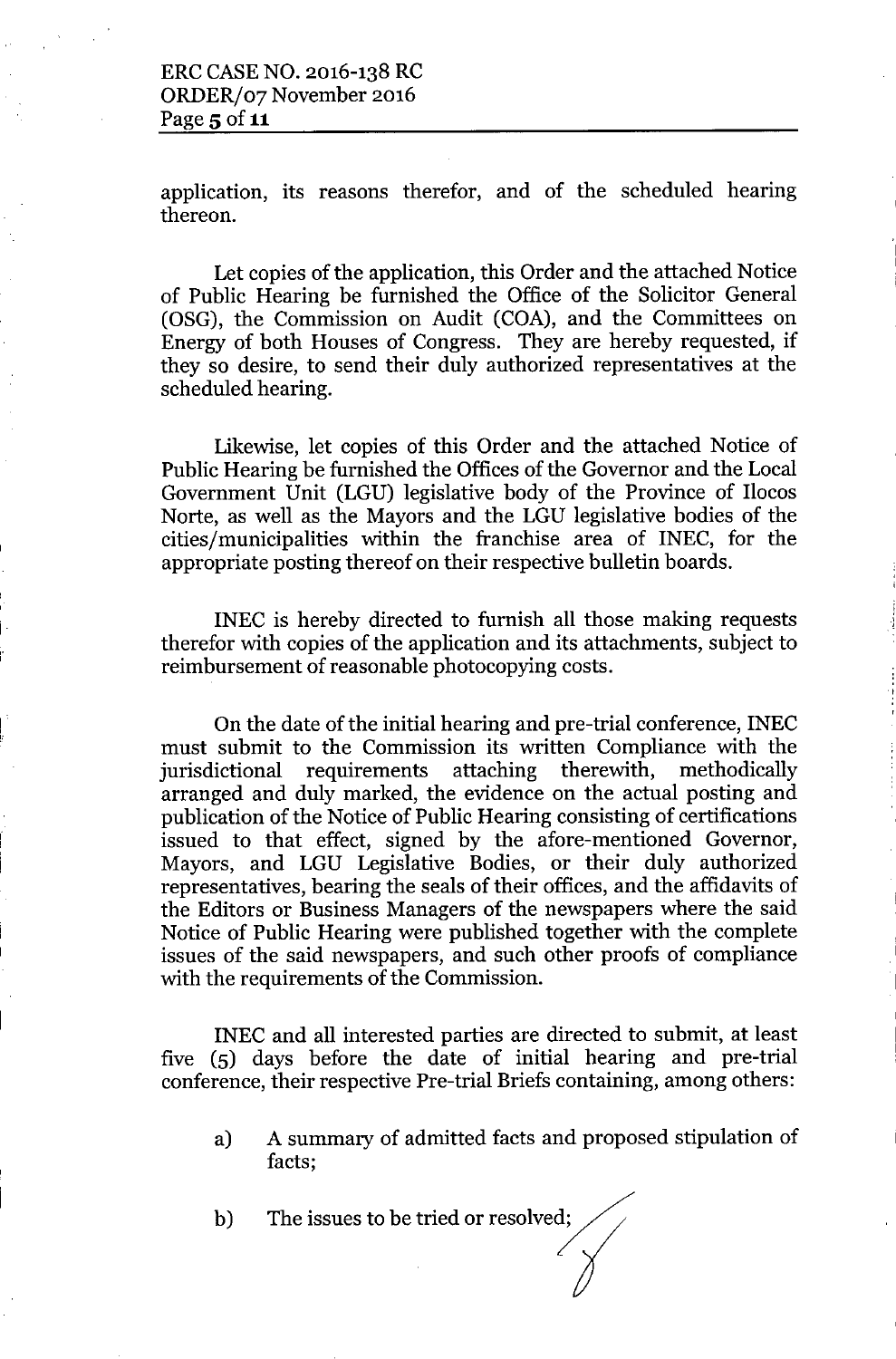- c) The documents or exhibits to be presented, stating the purposes and proposed markings therefore; and
- d) The number and names of the witnesses, with their written testimonies in an individual affidavit form, to be attached to the Pre-trial Brief.

Failure of INEC to submit the required Pre-trial Brief and Judicial Affidavits of its witnesses within the prescribed period shall be a ground for cancellation of the scheduled hearing, and the resetting of which shall be six (6) months from said date of cancellation.

As part of the pre-trial conference, INEC must also be prepared to make an expository presentation of its application, aided by whatever communication medium that it may deem appropriate for the purpose, in order to put in plain words and explain, for the benefit of the consumers and other concerned parties, what the application is all about and the reasons and justifications being cited in support thereof.

## SO ORDERED.

Pasig City, 07 November 2016.

FOR AND BY AUTHORITY OF THE COMMISSION:

**JOSE VICENTE B. ŠA1** Chairman and CEO K-2016-004-OC-05826

, .

MLMG/ARG/NJM/IO\_2016-138 RC INEC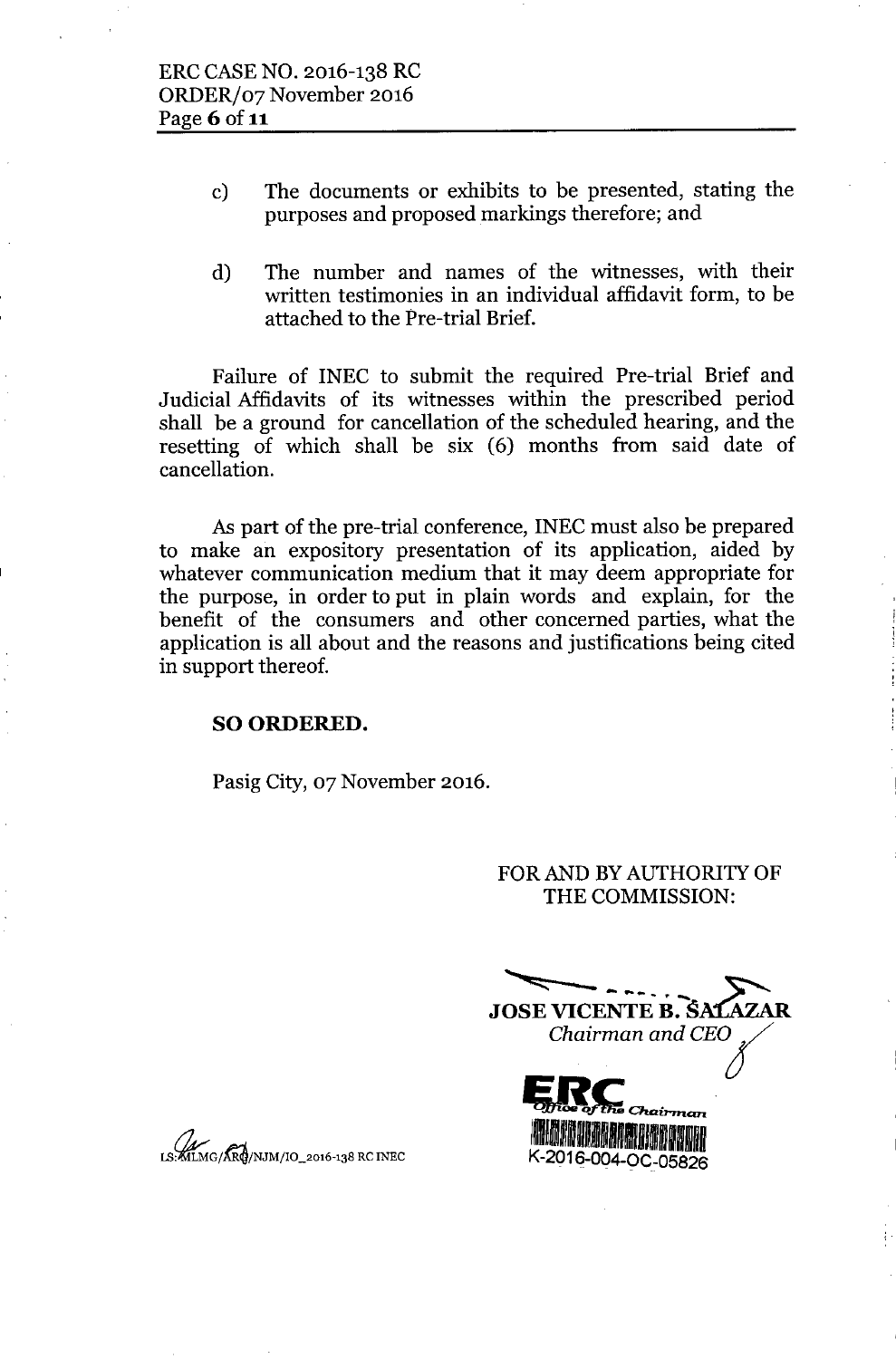## ERC CASE NO. 2016-138 RC ORDER/07 November 2016 Page  $7$  of 11

### Copy Furnished:

- 1. Atty. Nelson V. Evangelista Dechavez & Evangelista Law Offices *Counsel for INEC* Units 1609-1610, Tycoon Centre Pearl Drive, Ortigas Center, Pasig City
- 2. Engr. Felino Herbert P. Agdigos General Manager IIocos Norte Electric Cooperative, Inc. Brgy. Suyo, Dingras, IIocos Norte 2913
- 3. The Office of the Solicitor General 234 Amorsolo Street, Legaspi Village, Makati City Metro Manila

#### 4. The Commission on Audit Don Mariano Marcos Avenue Diliman, Quezon City, Metro Manila

5. The Committee on Energy Senate of the Philippines GSIS Building, Roxas Blvd., Pasay City, Metro Manila

#### 6. The Committee on Energy House of Representatives Batasan Hills, Quezon City, Metro Manila

#### 7. Office of the President of PCCI

Philippine Chamber of Commerce and Industry (PCCI) 3rd Floor, Chamber and Industry Plaza (CIP) 1030 Campus Avenue corner Park Avenue McKinley Town Center, Fort Bonifacio, Taguig City

- 8. Office of the Municipal Mayor Municipality of Adams Province of IIocos Norte
- 9. Office of the Municipal Mayor Municipality of Bacarra Province of IIocos Norte
- 10. Office of the Municipal Mayor Municipality of Badoc Province of IIocos Norte
- 11. Office of the Municipal Mayor Municipality of Bangui Province of IIocos Norte
- 12. Office of the Municipal Mayor $\overline{\phantom{a}}$ Municipality of Banna **Office of the Municipal Mayo**<br>Municipality of Banna<br>Province of Ilocos Norte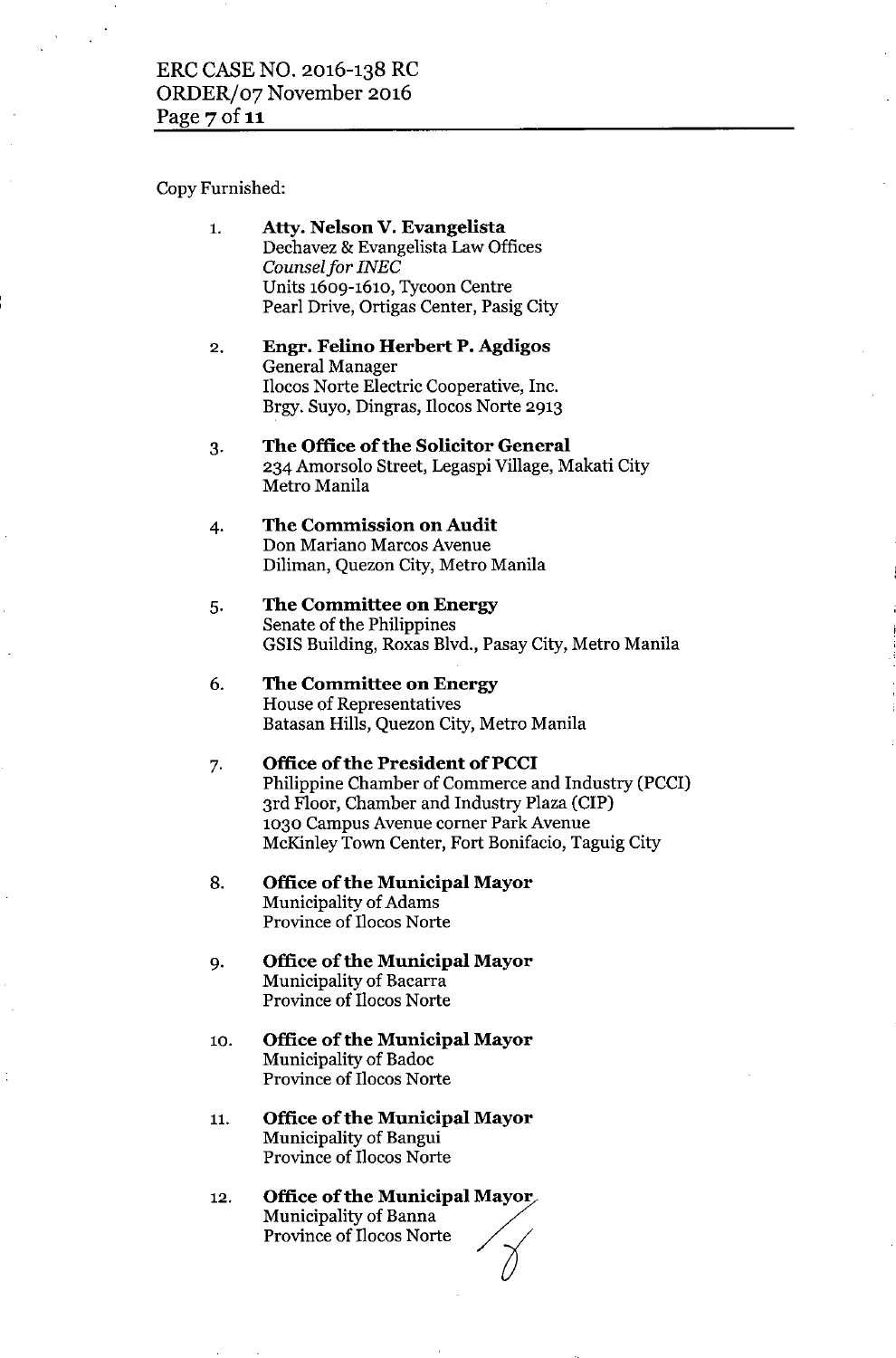- 13. **Office ofthe Municipal Mayor** Municipality of Burgos Province of IIocos Norte
- 14. **Office** of the **Municipal Mayor** Municipality of Carasi Province of IIocos Norte
- 15. **Office of the Municipal Mayor** Municipality of Currimao Province of IIocos Norte
- 16. **Office of the Municipal Mayor** Municipality of Dingras Province of IIocos Norte
- 17. **Office** of the **Municipal Mayor** Municipality of Dumalneg Province of IIocos Norte
- 18. **Office of the Municipal Mayor** Municipality of Marcos Province of IIocos Norte
- 19. **Office** of the **Municipal Mayor** Municipality of Nueva Era Province of IIocos Norte
- 20. **Office of the Municipal Mayor** Municipality of Pagudpod Province of IIocos Norte
- 21. **Office** of the **Municipal Mayor** Municipality of Paoay Province of IIocos Norte
- 22. **Office** of the **Municipal Mayor** Municipality of Pasuquin Province of IIocos Norte
- 23. **Office ofthe Municipal Mayor** Municipality of Piddig Province of IIocos Norte
- 24. **Office ofthe Municipal Mayor** Municipality of Pinili Province of IIocos Norte
- 25. **Office** ofthe **Municipal Mayor** Municipality of San Nicolas Province of Ilocos Norte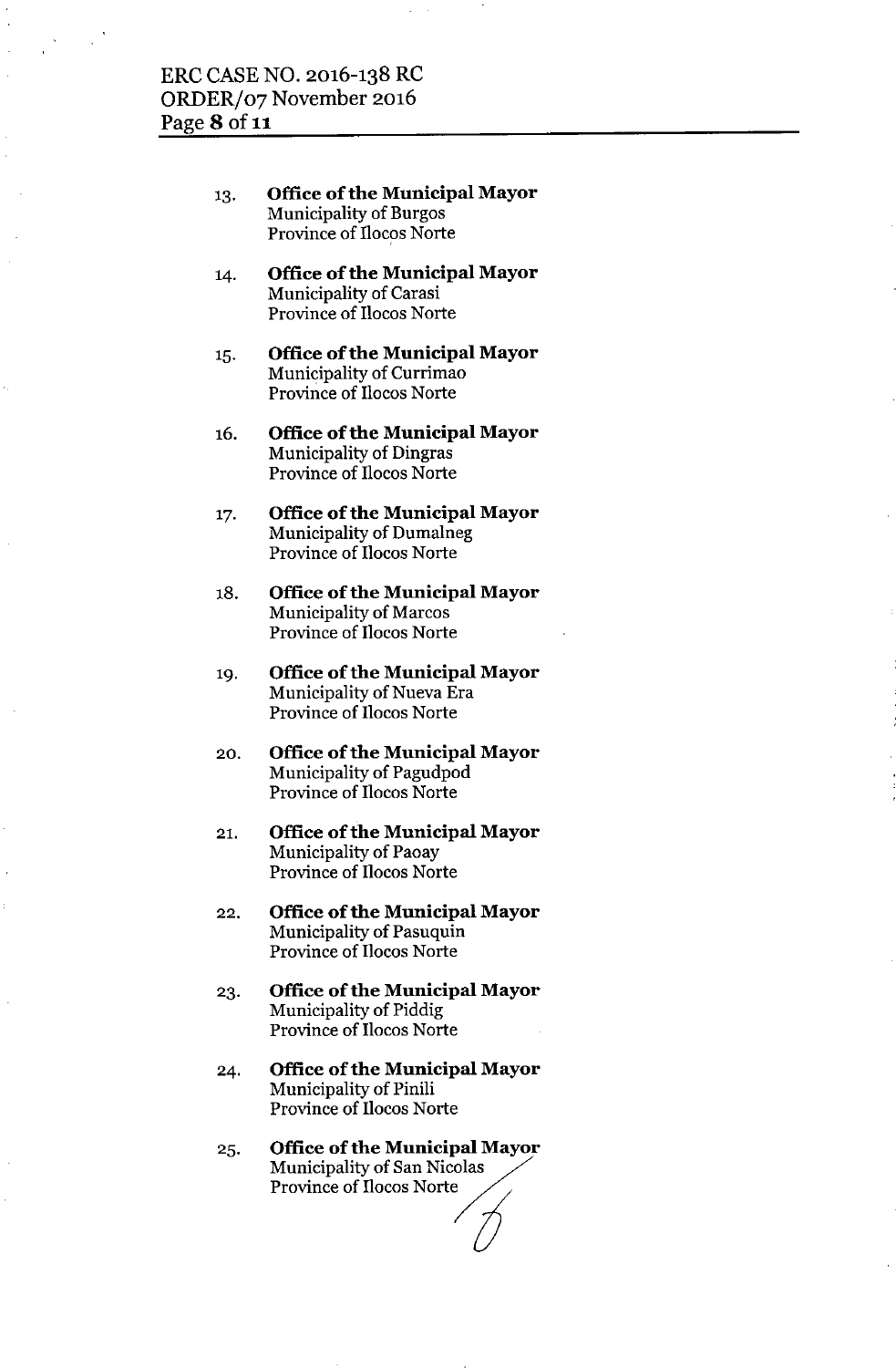- 26. Office of the Municipal Mayor Municipality of Sarrat Province of IIocos Norte
- 27. Office of the Municipal Mayor Municipality of Solsona Province of IIocos Norte
- 28. Office of the Municipal Mayor Municipality of Vintar Province of IIocos Norte
- 29. Office of the City Mayor City of Laoag Province of IIocos Norte
- 30. Office of the City Mayor City of Batac Province of IIocos Norte
- 31. Office of the Local Government Legislative Body Municipality of Adams Province of IIocos Norte
- 32. Office of the Local Government Legislative Body Municipality of Bacarra Province of IIocos Norte
- 33. Office of the Local Government Legislative Body Municipality of Badoc Province of IIocos Norte
- 34. Office of the Local Government Legislative Body Municipality of Bangui Province of IIocos Norte
- 35. Office of the Local Government Legislative Body Municipality of Banna Province of IIocos Norte
- Office of the Local Government Legislative Body 36. Municipality of Burgos Province of IIocos Norte
- 37. Office of the Local Government Legislative Body Municipality of Carasi Province of IIocos Norte
- Office of the Local Government Legislative Body 38. Municipality of Currimao Province of Ilocos Norte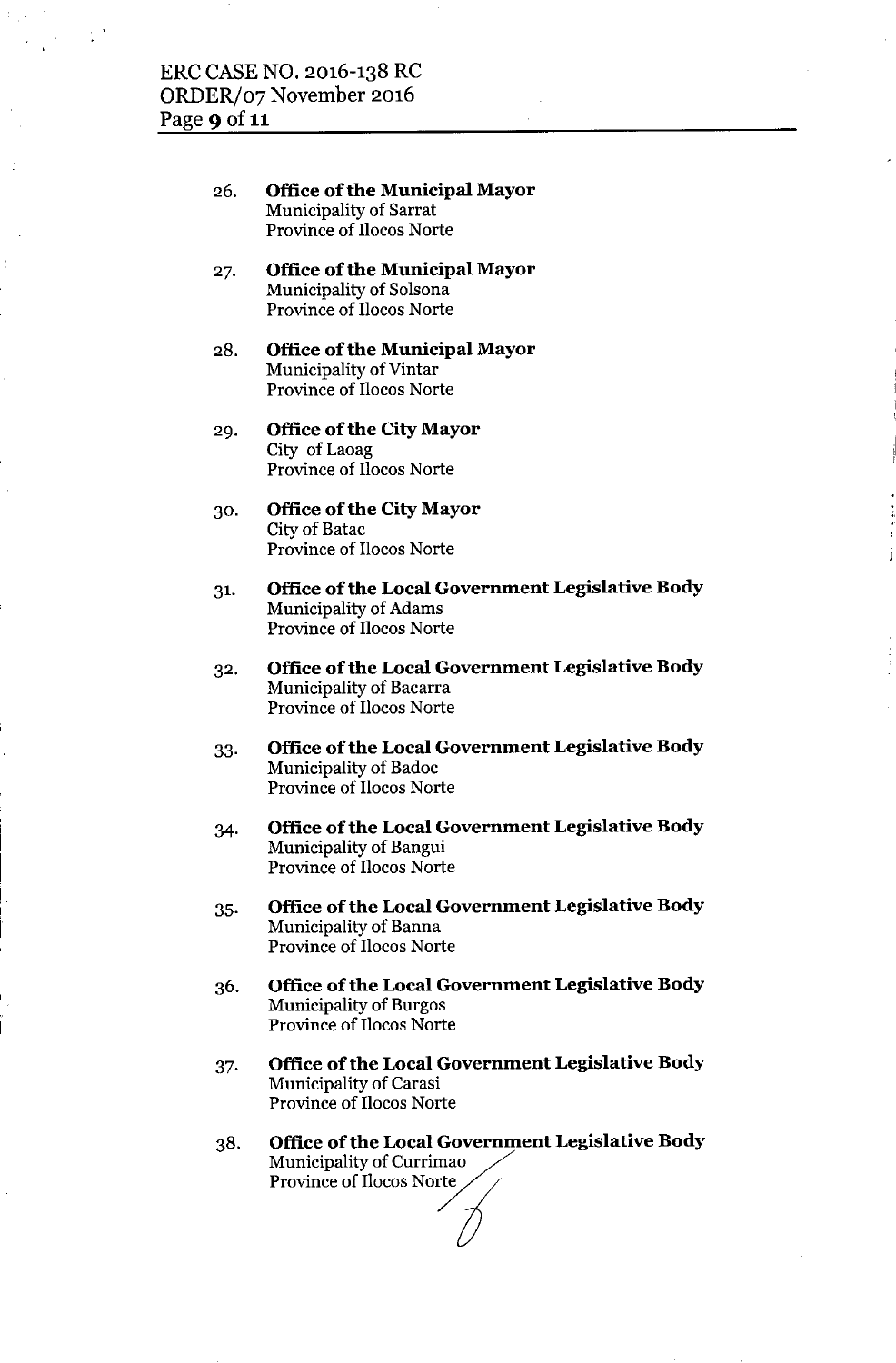- 39. **Office** of the **Local Government Legislative Body** Municipality of Dingras Province of IIocos Norte
- 40. **Office** of the **Local Government Legislative Body** Municipality of Dumalneg Province of IIocos Norte
- 41. **Office of the Local Government Legislative Body** Municipality of Marcos Province of IIocos Norte
- 42. **Office** of the **Local Government Legislative Body** Municipality of Nueva Era Province of IIocos Norte
- 43. **Office** of the **Local Government Legislative Body** Municipality of Pagudpod Province of IIocos Norte
- 44. **Office of the Local Government Legislative Body** Municipality of Paoay Province of IIocos Norte
- 45. **Office** of the **Local Government Legislative Body** Municipality of Pasuquin Province of IIocos Norte
- 46. **Office** of the **Local Government Legislative Body** Municipality of Piddig Province of IIocos Norte
- 47. **Office** of the **Local Government Legislative Body** Municipality of Pinili Province of IIocos Norte
- 48. **Office** of the **Local Government Legislative Body** Municipality of San Nicolas Province of IIocos Norte
- 49. **Office** of the **Local Government Legislative Body** Municipality of Sarrat Province of IIocos Norte
- 50. **Office** of the **Local Government Legislative Body** Municipality of Solsona Province of IIocos Norte
- 51. **Office of the Local Government Legislative Body** Municipality of Vintar Province of Ilocos Nort  $\frac{1}{\sqrt{2}}$  $\frac{1}{2}$